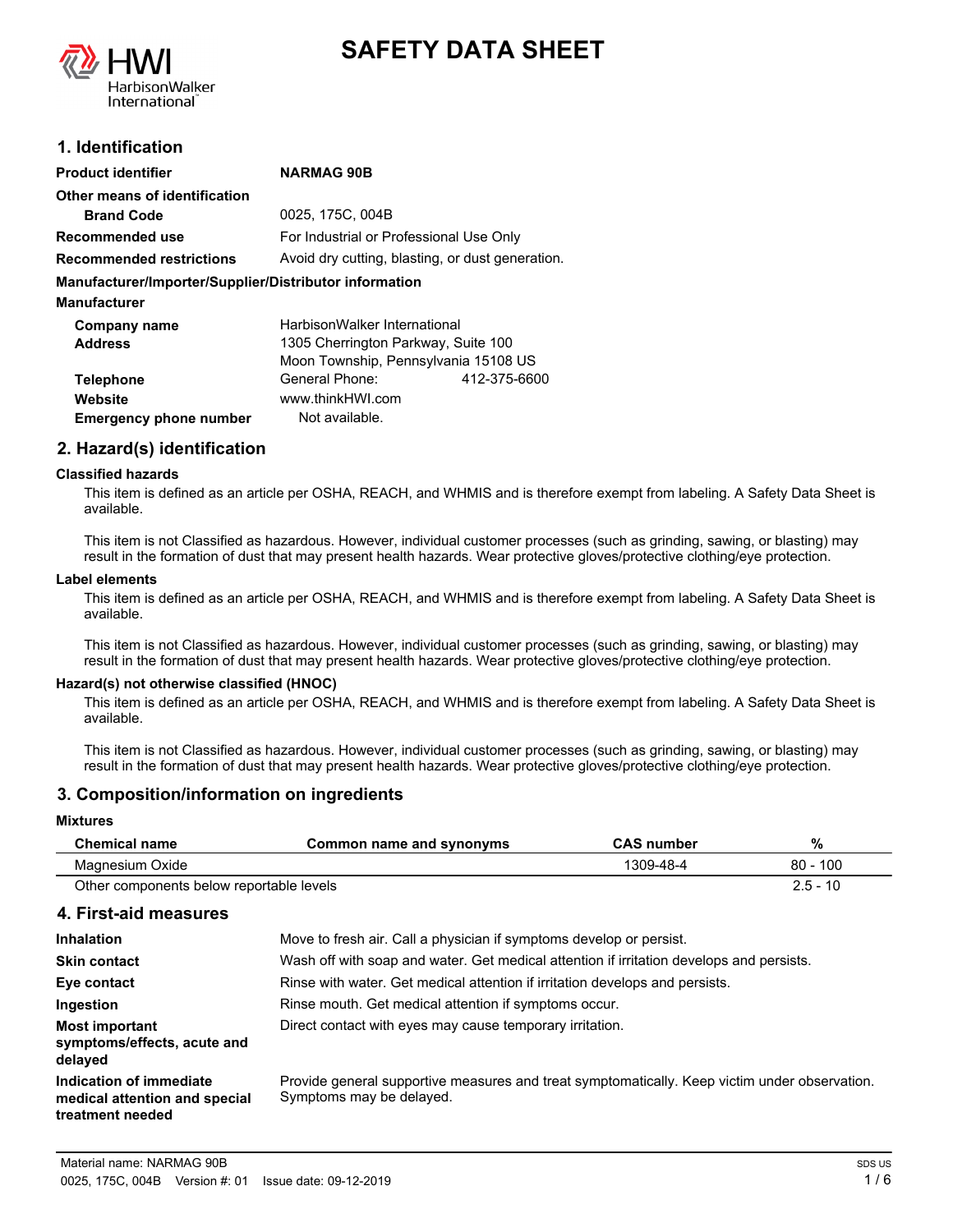### **5. Fire-fighting measures**

| Suitable extinguishing media                                                     | Use fire-extinguishing media appropriate for surrounding materials.                                                                                                                                                                        |
|----------------------------------------------------------------------------------|--------------------------------------------------------------------------------------------------------------------------------------------------------------------------------------------------------------------------------------------|
| Unsuitable extinguishing<br>media                                                | Not available.                                                                                                                                                                                                                             |
| Specific hazards arising from<br>the chemical                                    | Not applicable.                                                                                                                                                                                                                            |
| Special protective equipment<br>and precautions for firefighters                 | Not available.                                                                                                                                                                                                                             |
| 6. Accidental release measures                                                   |                                                                                                                                                                                                                                            |
| <b>Personal precautions,</b><br>protective equipment and<br>emergency procedures | Keep unnecessary personnel away. Keep people away from and upwind of spill/leak. Wear<br>appropriate protective equipment and clothing during clean-up. Ensure adequate ventilation. For<br>personal protection, see section 8 of the SDS. |
| <b>Methods and materials for</b>                                                 | Stop the flow of material, if this is without risk. Following product recovery, flush area with water.                                                                                                                                     |

Stop the flow of material, if this is without risk. Following product recovery, flush area with water. Put material in suitable, covered, labeled containers. For waste disposal, see section 13 of the SDS. **containment and cleaning up**

**Environmental precautions** Avoid discharge into drains, water courses or onto the ground.

### **7. Handling and storage**

Obtain special instructions before use. Do not handle until all safety precautions have been read and understood. Should be handled in closed systems, if possible. Provide adequate ventilation. Wear appropriate personal protective equipment. Observe good industrial hygiene practices. **Precautions for safe handling Conditions for safe storage,** Store away from incompatible materials (see Section 10 of the SDS).

**including any incompatibilities**

### **8. Exposure controls/personal protection**

#### **Occupational exposure limits**

#### **US. OSHA Table Z-1 Limits for Air Contaminants (29 CFR 1910.1000)**

| <b>Components</b>                         | <b>Type</b>                                                                                                                                                                                                                                                                                                                                                                                            | Value             | Form                 |
|-------------------------------------------|--------------------------------------------------------------------------------------------------------------------------------------------------------------------------------------------------------------------------------------------------------------------------------------------------------------------------------------------------------------------------------------------------------|-------------------|----------------------|
| Magnesium Oxide (CAS<br>$1309 - 48 - 4$ ) | PEL                                                                                                                                                                                                                                                                                                                                                                                                    | $15 \text{ mg/m}$ | Total particulate.   |
| US. OSHA Table Z-3 (29 CFR 1910.1000)     |                                                                                                                                                                                                                                                                                                                                                                                                        |                   |                      |
| <b>Components</b>                         | <b>Type</b>                                                                                                                                                                                                                                                                                                                                                                                            | Value             | <b>Form</b>          |
| Magnesium Oxide (CAS<br>$1309 - 48 - 4$ ) | <b>TWA</b>                                                                                                                                                                                                                                                                                                                                                                                             | $5$ mg/m $3$      | Respirable fraction. |
|                                           |                                                                                                                                                                                                                                                                                                                                                                                                        | 15 mg/m3          | Total dust.          |
|                                           |                                                                                                                                                                                                                                                                                                                                                                                                        | 50 mppcf          | Total dust.          |
|                                           |                                                                                                                                                                                                                                                                                                                                                                                                        | 15 mppcf          | Respirable fraction. |
| <b>US. ACGIH Threshold Limit Values</b>   |                                                                                                                                                                                                                                                                                                                                                                                                        |                   |                      |
| <b>Components</b>                         | <b>Type</b>                                                                                                                                                                                                                                                                                                                                                                                            | Value             | <b>Form</b>          |
| Magnesium Oxide (CAS<br>$1309 - 48 - 4$ ) | <b>TWA</b>                                                                                                                                                                                                                                                                                                                                                                                             | $10$ mg/m $3$     | Inhalable fraction.  |
| <b>Biological limit values</b>            | No biological exposure limits noted for the ingredient(s).                                                                                                                                                                                                                                                                                                                                             |                   |                      |
| Appropriate engineering<br>controls       | Good general ventilation (typically 10 air changes per hour) should be used. Ventilation rates<br>should be matched to conditions. If applicable, use process enclosures, local exhaust ventilation,<br>or other engineering controls to maintain airborne levels below recommended exposure limits. If<br>exposure limits have not been established, maintain airborne levels to an acceptable level. |                   |                      |
|                                           | Individual protection measures, such as personal protective equipment                                                                                                                                                                                                                                                                                                                                  |                   |                      |
| <b>Eye/face protection</b>                | If contact is likely, safety glasses with side shields are recommended.                                                                                                                                                                                                                                                                                                                                |                   |                      |
| <b>Skin protection</b>                    |                                                                                                                                                                                                                                                                                                                                                                                                        |                   |                      |
| <b>Hand protection</b>                    | Wear appropriate chemical resistant gloves.                                                                                                                                                                                                                                                                                                                                                            |                   |                      |
| <b>Other</b>                              | Use of an impervious apron is recommended.                                                                                                                                                                                                                                                                                                                                                             |                   |                      |
| <b>Respiratory protection</b>             | Use a NIOSH/MSHA approved respirator if there is a risk of exposure to dust/fume at levels<br>exceeding the exposure limits.                                                                                                                                                                                                                                                                           |                   |                      |
| <b>Thermal hazards</b>                    | Wear appropriate thermal protective clothing, when necessary.                                                                                                                                                                                                                                                                                                                                          |                   |                      |
|                                           |                                                                                                                                                                                                                                                                                                                                                                                                        |                   |                      |

Material name: NARMAG 90B

**controls**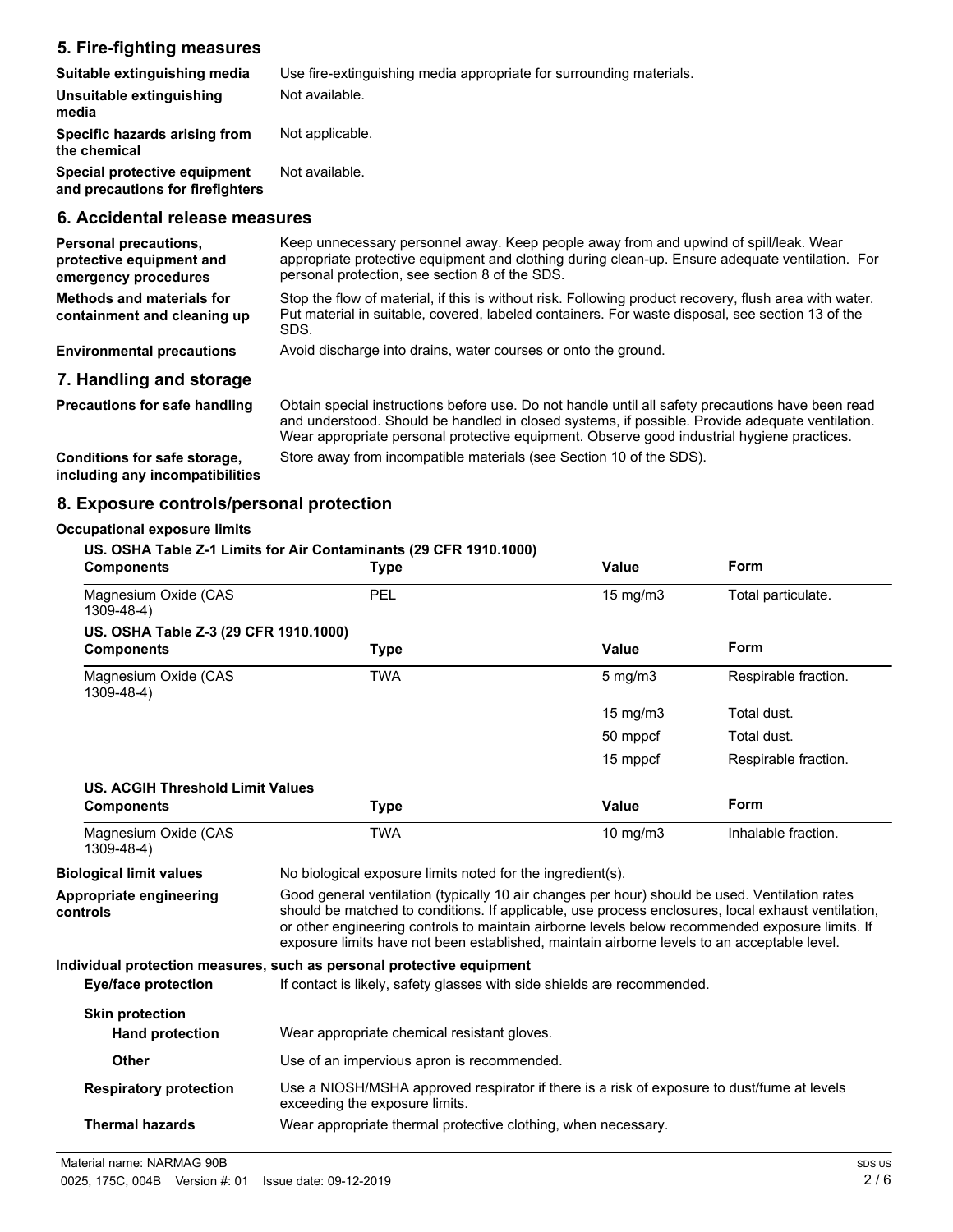

**General hygiene considerations**

Observe any medical surveillance requirements. Always observe good personal hygiene measures, such as washing after handling the material and before eating, drinking, and/or smoking. Routinely wash work clothing and protective equipment to remove contaminants.

### **9. Physical and chemical properties**

| <b>Appearance</b>                                 |                                                                                                                                                                                     |
|---------------------------------------------------|-------------------------------------------------------------------------------------------------------------------------------------------------------------------------------------|
| <b>Physical state</b>                             | Solid.                                                                                                                                                                              |
| Form                                              | <b>Brick or Cast Shape</b>                                                                                                                                                          |
| Color                                             | Not available.                                                                                                                                                                      |
| Odor                                              | Not available.                                                                                                                                                                      |
| <b>Odor threshold</b>                             | Not available.                                                                                                                                                                      |
| pH                                                | Not available.                                                                                                                                                                      |
| Melting point/freezing point                      | Not available.                                                                                                                                                                      |
| Initial boiling point and boiling<br>range        | Not available.                                                                                                                                                                      |
| <b>Flash point</b>                                | Not available.                                                                                                                                                                      |
| <b>Evaporation rate</b>                           | Not available.                                                                                                                                                                      |
| Flammability (solid, gas)                         | Not available.                                                                                                                                                                      |
| Upper/lower flammability or explosive limits      |                                                                                                                                                                                     |
| <b>Flammability limit - lower</b><br>(%)          | Not available.                                                                                                                                                                      |
| <b>Flammability limit - upper</b><br>(%)          | Not available.                                                                                                                                                                      |
| Explosive limit - lower (%)                       | Not available.                                                                                                                                                                      |
| Explosive limit - upper (%)                       | Not available.                                                                                                                                                                      |
| Vapor pressure                                    | Not available.                                                                                                                                                                      |
| <b>Vapor density</b>                              | Not available.                                                                                                                                                                      |
| <b>Relative density</b>                           | Not available.                                                                                                                                                                      |
| Solubility(ies)                                   |                                                                                                                                                                                     |
| <b>Solubility (water)</b>                         | Not available.                                                                                                                                                                      |
| <b>Partition coefficient</b><br>(n-octanol/water) | Not available.                                                                                                                                                                      |
| <b>Auto-ignition temperature</b>                  | Not available.                                                                                                                                                                      |
| <b>Decomposition temperature</b>                  | Not available.                                                                                                                                                                      |
| <b>Viscosity</b>                                  | Not available.                                                                                                                                                                      |
| <b>Other information</b>                          |                                                                                                                                                                                     |
| <b>Explosive properties</b>                       | Not explosive.                                                                                                                                                                      |
| <b>Oxidizing properties</b>                       | Not oxidizing.                                                                                                                                                                      |
| 10. Stability and reactivity                      |                                                                                                                                                                                     |
| <b>Reactivity</b>                                 | The product is stable and non-reactive under normal conditions of use, storage and transport.                                                                                       |
| <b>Chemical stability</b>                         | Material is stable under normal conditions.                                                                                                                                         |
| <b>Possibility of hazardous</b><br>reactions      | No dangerous reaction known under conditions of normal use.                                                                                                                         |
| <b>Conditions to avoid</b>                        | Contact with incompatible materials.                                                                                                                                                |
| Incompatible materials                            | Strong oxidizing agents.<br>Incompatibility is based strictly upon potential theoretical reactions between chemicals and may<br>not be specific to industrial application exposure. |
| <b>Hazardous decomposition</b><br>products        | No hazardous decomposition products are known.                                                                                                                                      |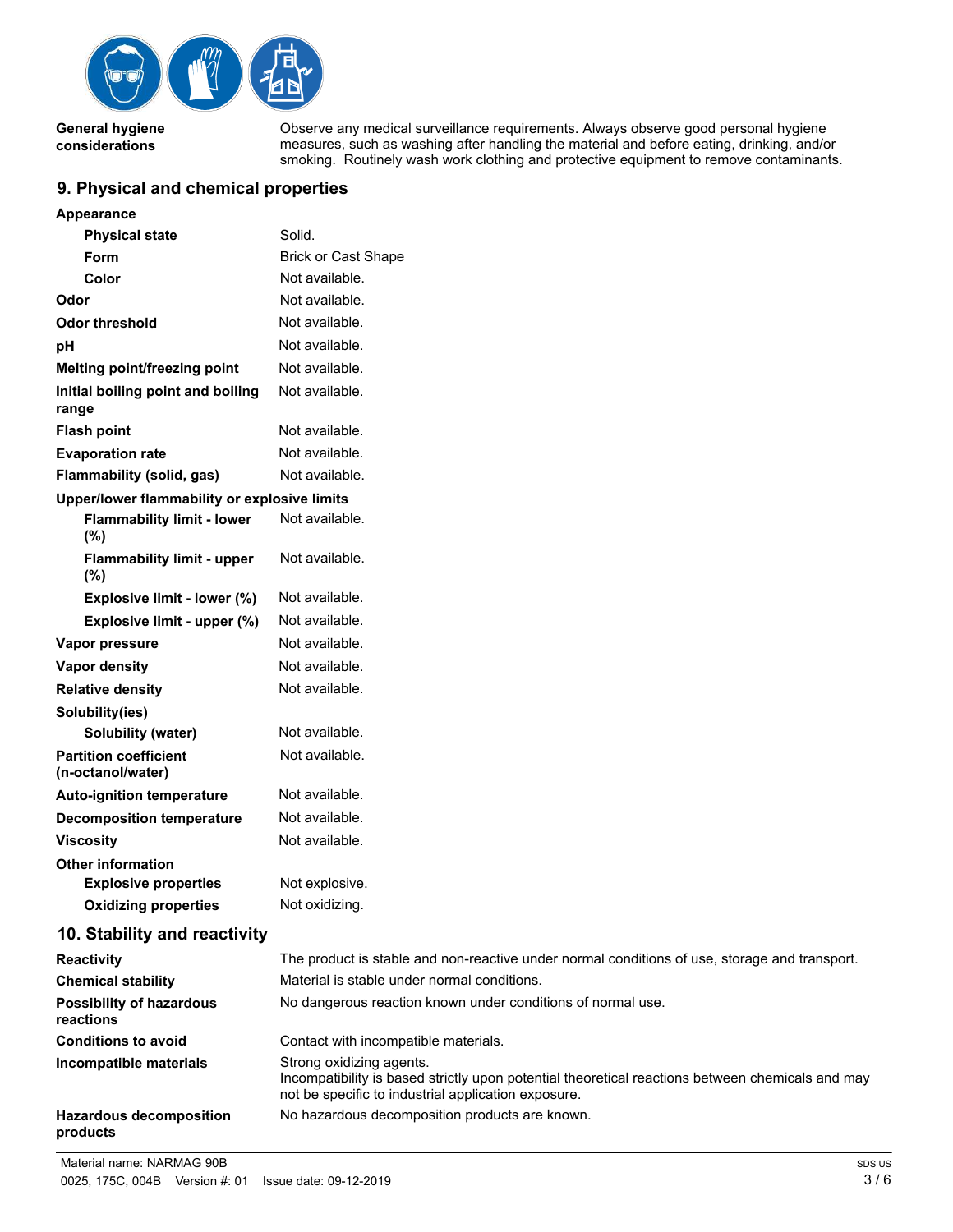# **11. Toxicological information**

### **Information on likely routes of exposure**

| Inhalation                                                                         | No adverse effects due to inhalation are expected.                                                                                                                                                                                                                                                                               |
|------------------------------------------------------------------------------------|----------------------------------------------------------------------------------------------------------------------------------------------------------------------------------------------------------------------------------------------------------------------------------------------------------------------------------|
| <b>Skin contact</b>                                                                | No adverse effects due to skin contact are expected.                                                                                                                                                                                                                                                                             |
| Eye contact                                                                        | Direct contact with eyes may cause temporary irritation.                                                                                                                                                                                                                                                                         |
| Ingestion                                                                          | Expected to be a low ingestion hazard.                                                                                                                                                                                                                                                                                           |
| Symptoms related to the<br>physical, chemical and<br>toxicological characteristics | Direct contact with eyes may cause temporary irritation.                                                                                                                                                                                                                                                                         |
| Information on toxicological effects                                               |                                                                                                                                                                                                                                                                                                                                  |
| <b>Acute toxicity</b>                                                              | Not available.                                                                                                                                                                                                                                                                                                                   |
| <b>Skin corrosion/irritation</b>                                                   | Prolonged skin contact may cause temporary irritation.                                                                                                                                                                                                                                                                           |
| Serious eye damage/eye<br>irritation                                               | Direct contact with eyes may cause temporary irritation.                                                                                                                                                                                                                                                                         |
| <b>Respiratory or skin sensitization</b>                                           |                                                                                                                                                                                                                                                                                                                                  |
| <b>Respiratory sensitization</b>                                                   | Not a respiratory sensitizer.                                                                                                                                                                                                                                                                                                    |
| <b>Skin sensitization</b>                                                          | This product is not expected to cause skin sensitization.                                                                                                                                                                                                                                                                        |
| <b>Germ cell mutagenicity</b>                                                      | May cause genetic defects.                                                                                                                                                                                                                                                                                                       |
| Carcinogenicity                                                                    | Not classifiable as to carcinogenicity to humans.                                                                                                                                                                                                                                                                                |
| Not listed.<br>Not regulated.                                                      | IARC Monographs. Overall Evaluation of Carcinogenicity<br>OSHA Specifically Regulated Substances (29 CFR 1910.1001-1052)<br>US. National Toxicology Program (NTP) Report on Carcinogens                                                                                                                                          |
| Not listed.<br><b>Reproductive toxicity</b>                                        | This product is not expected to cause reproductive or developmental effects.                                                                                                                                                                                                                                                     |
| Specific target organ toxicity -<br>single exposure                                | Not classified.                                                                                                                                                                                                                                                                                                                  |
| Specific target organ toxicity -<br>repeated exposure                              | Not classified.                                                                                                                                                                                                                                                                                                                  |
| <b>Aspiration hazard</b>                                                           | Not an aspiration hazard.                                                                                                                                                                                                                                                                                                        |
| 12. Ecological information                                                         |                                                                                                                                                                                                                                                                                                                                  |
| <b>Ecotoxicity</b>                                                                 | The product is not classified as environmentally hazardous. However, this does not exclude the<br>possibility that large or frequent spills can have a harmful or damaging effect on the environment.                                                                                                                            |
| <b>Persistence and degradability</b>                                               | No data is available on the degradability of any ingredients in the mixture.                                                                                                                                                                                                                                                     |
| <b>Bioaccumulative potential</b>                                                   | No data available.                                                                                                                                                                                                                                                                                                               |
| <b>Mobility in soil</b>                                                            | No data available.                                                                                                                                                                                                                                                                                                               |
| <b>Other adverse effects</b>                                                       | No other adverse environmental effects (e.g. ozone depletion, photochemical ozone creation<br>potential, endocrine disruption, global warming potential) are expected from this component.                                                                                                                                       |
| 13. Disposal considerations                                                        |                                                                                                                                                                                                                                                                                                                                  |
| <b>Disposal instructions</b>                                                       | This product, in its present state, when discarded or disposed of, is not a hazardous waste<br>according to Federal regulations (40 CFR 261.4 (b)(4)). Under RCRA, it is the responsibility of the<br>user of the product to determine, at the time of disposal, whether the product meets RCRA criteria<br>for hazardous waste. |
| Hazardous waste code                                                               | Since this product is used in several industries, no Waste Code can be provided by the supplier.<br>The Waste Code should be determined in arrangement with your waste disposal partner or the<br>responsible authority.                                                                                                         |
| Waste from residues / unused<br>products                                           | Not available.                                                                                                                                                                                                                                                                                                                   |
| <b>Contaminated packaging</b>                                                      | Not available.                                                                                                                                                                                                                                                                                                                   |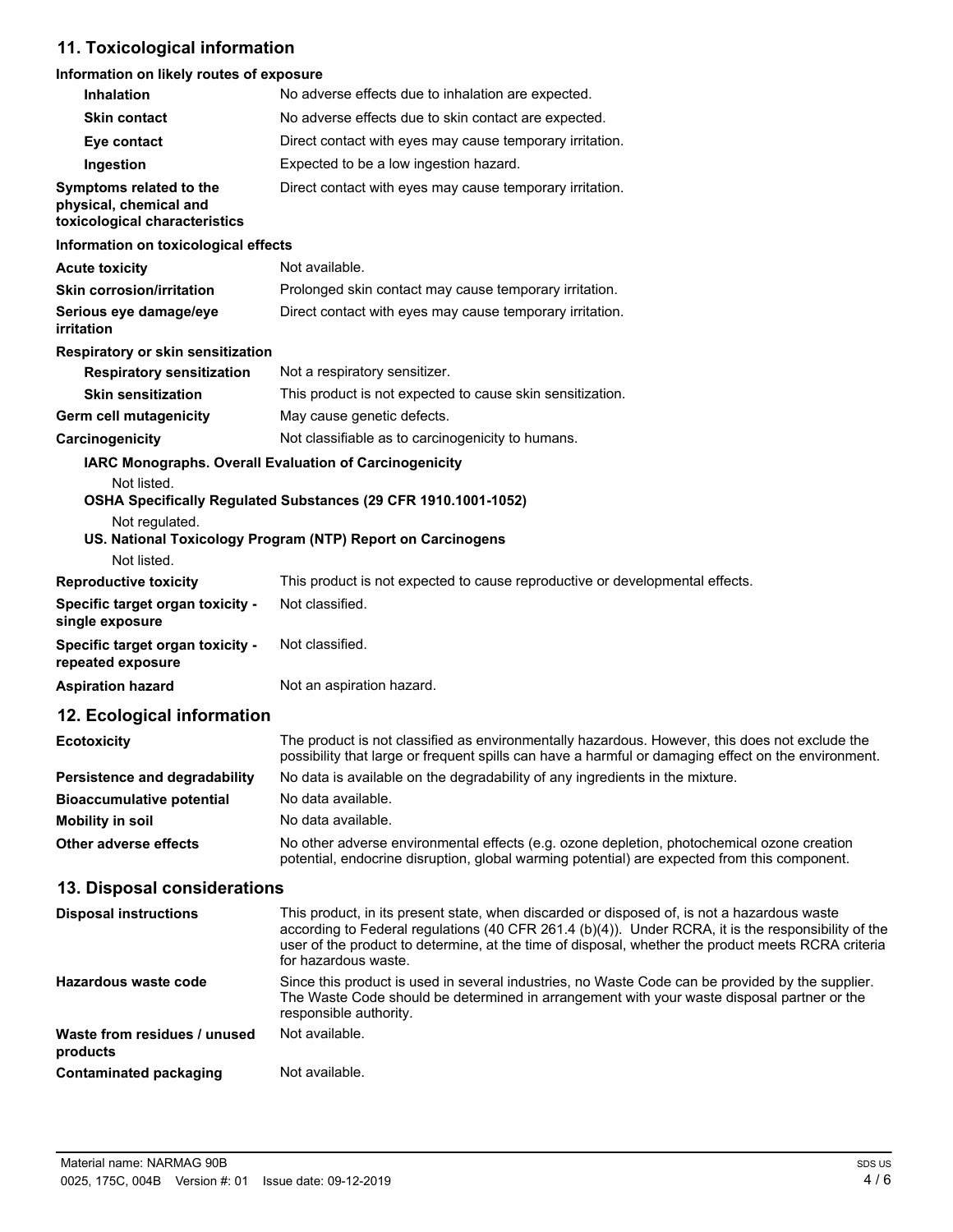## **14. Transport information**

#### **DOT**

Not regulated as dangerous goods.

#### **IATA**

Not regulated as dangerous goods.

#### **IMDG**

Not regulated as dangerous goods.

**Transport in bulk according to** Not applicable. **Annex II of MARPOL 73/78 and the IBC Code**

### **15. Regulatory information**

| <b>US federal regulations</b>                         | This product is a "Hazardous Chemical" as defined by the OSHA Hazard Communication<br>Standard, 29 CFR 1910.1200. All chemical substances in this product are listed on the TSCA<br>chemical substance inventory where required.                        |                        |
|-------------------------------------------------------|---------------------------------------------------------------------------------------------------------------------------------------------------------------------------------------------------------------------------------------------------------|------------------------|
|                                                       | TSCA Section 12(b) Export Notification (40 CFR 707, Subpt. D)                                                                                                                                                                                           |                        |
| Not regulated.                                        |                                                                                                                                                                                                                                                         |                        |
| <b>CERCLA Hazardous Substance List (40 CFR 302.4)</b> |                                                                                                                                                                                                                                                         |                        |
| Not listed.                                           |                                                                                                                                                                                                                                                         |                        |
| <b>SARA 304 Emergency release notification</b>        |                                                                                                                                                                                                                                                         |                        |
| Not regulated.                                        | OSHA Specifically Regulated Substances (29 CFR 1910.1001-1052)                                                                                                                                                                                          |                        |
| Not regulated.                                        |                                                                                                                                                                                                                                                         |                        |
|                                                       | Superfund Amendments and Reauthorization Act of 1986 (SARA)                                                                                                                                                                                             |                        |
| <b>SARA 302 Extremely hazardous substance</b>         |                                                                                                                                                                                                                                                         |                        |
| Not listed.                                           |                                                                                                                                                                                                                                                         |                        |
| SARA 311/312 Hazardous<br>chemical                    | No (Exempt)                                                                                                                                                                                                                                             |                        |
| SARA 313 (TRI reporting)<br>Not regulated.            |                                                                                                                                                                                                                                                         |                        |
| Other federal regulations                             |                                                                                                                                                                                                                                                         |                        |
|                                                       | Clean Air Act (CAA) Section 112 Hazardous Air Pollutants (HAPs) List                                                                                                                                                                                    |                        |
| Not regulated.                                        | Clean Air Act (CAA) Section 112(r) Accidental Release Prevention (40 CFR 68.130)                                                                                                                                                                        |                        |
| Not regulated.                                        |                                                                                                                                                                                                                                                         |                        |
| <b>Safe Drinking Water Act</b><br>(SDWA)              | Not regulated.                                                                                                                                                                                                                                          |                        |
| <b>US state regulations</b>                           |                                                                                                                                                                                                                                                         |                        |
| <b>California Proposition 65</b>                      | California Safe Drinking Water and Toxic Enforcement Act of 2016 (Proposition 65): This material<br>is not known to contain any chemicals currently listed as carcinogens or reproductive toxins. For<br>more information go to www.P65Warnings.ca.gov. |                        |
| $subd.$ (a))                                          | US. California. Candidate Chemicals List. Safer Consumer Products Regulations (Cal. Code Regs, tit. 22, 69502.3,                                                                                                                                        |                        |
| Magnesium Oxide (CAS 1309-48-4)                       |                                                                                                                                                                                                                                                         |                        |
| <b>International Inventories</b>                      |                                                                                                                                                                                                                                                         |                        |
| Country(s) or region                                  | <b>Inventory name</b>                                                                                                                                                                                                                                   | On inventory (yes/no)* |
| Australia                                             | Australian Inventory of Chemical Substances (AICS)                                                                                                                                                                                                      | Yes                    |
| Canada                                                | Domestic Substances List (DSL)                                                                                                                                                                                                                          | Yes                    |
| Canada                                                | Non-Domestic Substances List (NDSL)                                                                                                                                                                                                                     | No                     |
| China                                                 | Inventory of Existing Chemical Substances in China (IECSC)                                                                                                                                                                                              | Yes                    |
| Europe                                                | European Inventory of Existing Commercial Chemical<br>Substances (EINECS)                                                                                                                                                                               | No                     |
| Europe                                                | European List of Notified Chemical Substances (ELINCS)                                                                                                                                                                                                  | No                     |

Japan Inventory of Existing and New Chemical Substances (ENCS) Yes